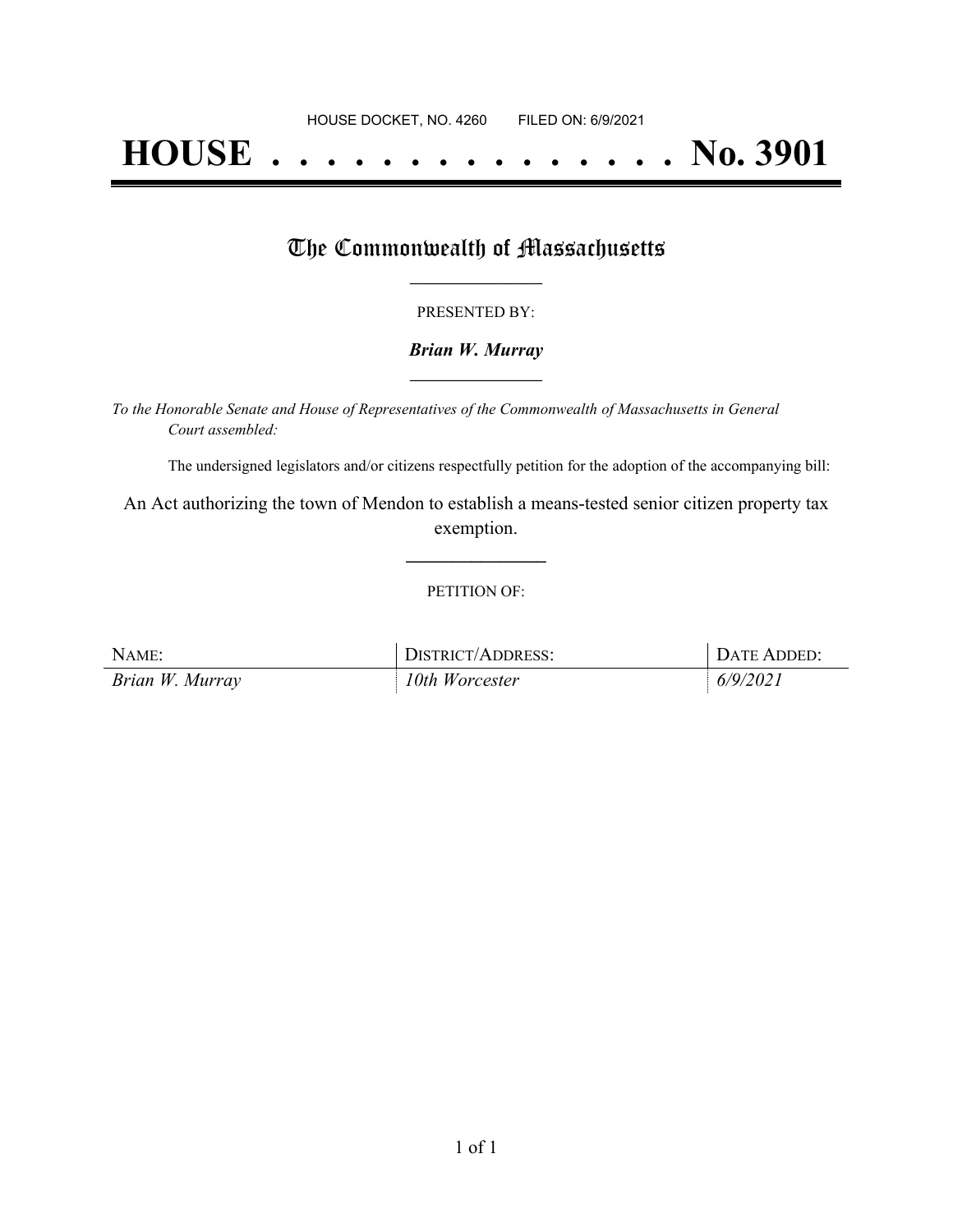## **HOUSE . . . . . . . . . . . . . . . No. 3901**

By Mr. Murray of Milford, a petition (accompanied by bill, House, No. 3901) of Brian W. Murray (by vote of the town) that the town of Mendon be authorized to establish a means-tested senior citizen property tax exemption in said town. Revenue.[Local Approval Received.]

## The Commonwealth of Massachusetts

**In the One Hundred and Ninety-Second General Court (2021-2022) \_\_\_\_\_\_\_\_\_\_\_\_\_\_\_**

**\_\_\_\_\_\_\_\_\_\_\_\_\_\_\_**

An Act authorizing the town of Mendon to establish a means-tested senior citizen property tax exemption.

Be it enacted by the Senate and House of Representatives in General Court assembled, and by the authority *of the same, as follows:*

 SECTION 1. With respect to each qualifying parcel of real property classified as class one, residential in the town of Mendon, there shall be an exemption from the property tax in an amount to be set annually by the Select Board as provided in Section 3. The exemption shall be applied to the domicile of the taxpayer only. For the purposes of this act, "parcel" shall mean a unit of real property as defined by the Board of Assessors under the deed for the property and shall include a condominium unit. The exemption provided for in this section shall be in addition to any other exemptions allowed pursuant to the General Laws.

 SECTION 2. The Board of Assessors of the town of Mendon may deny an application for exemption if the board finds that the applicant has excessive assets that place the applicant outside of the intended recipients of the senior exemption established pursuant to this act. Real property shall qualify for the exemption pursuant to Section 1 if the following criteria are met: (i) the qualifying real property is owned and occupied by a person whose prior year's income would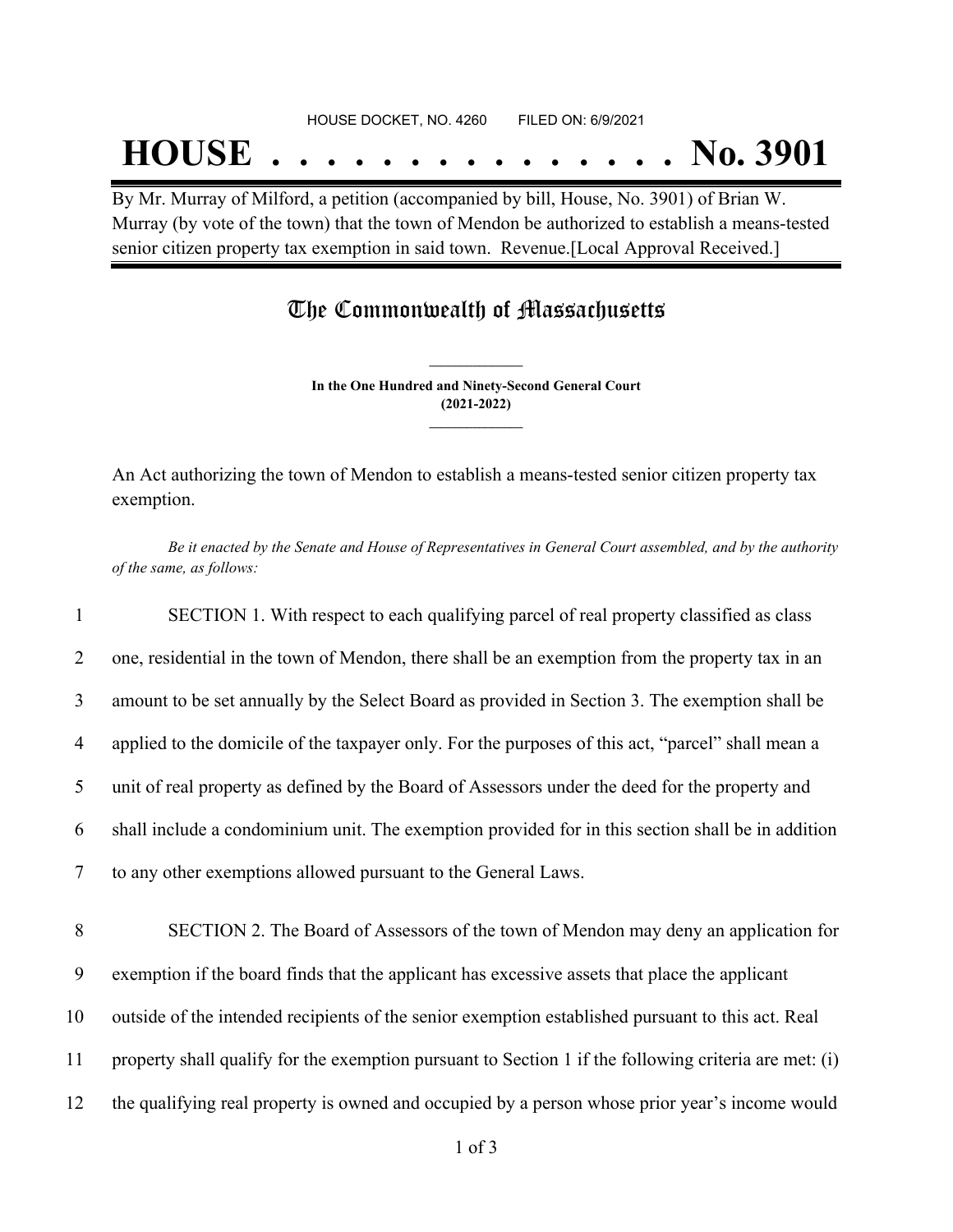make the person eligible for the circuit breaker income tax credit pursuant to subsection (k) of Section 6 of Chapter 62 of the General Laws; (ii) the qualifying real property is owned by a single applicant who was age 65 or older at the close of the previous year or jointly by persons who are 60 years of age or older, provided that not less than 1 joint owner was age 65 or older at the close of the previous year; (iii) the qualifying real property is owned and occupied by the applicant or joint applicants as their domicile; (iv) the applicant, or at least 1 of the joint applicants, has been domiciled and owned a home in the town of Mendon for not less than 10 consecutive years before filing an application for the exemption; (v) the maximum assessed value of the domicile is not greater than the prior year's maximum assessed value for 22 qualification for the circuit breaker income tax credit pursuant to subsection (k) of Section 6 of Chapter 62 of the General Laws, as adjusted annually by the Department of Revenue; and (vi) the Board of Assessors has approved the application for the exemption.

 SECTION 3. The Select Board of the town of Mendon shall annually set the exemption amount provided for in Section 1; provided, however, that the amount of the exemption shall be not less than 50 percent and not more than 200 percent of the amount of the circuit breaker income tax credit pursuant to subsection (k) of Section 6 of Chapter 62 of the General Laws for which the applicant qualified in the previous year. The total amount exempted by this act shall be allocated proportionally within the tax levy on all residential taxpayers.

 SECTION 4. A person who seeks to qualify for the exemption pursuant to Section 1 shall, before the deadline established by the Board of Assessors of the town of Mendon, file an application, on a form adopted by the Board of Assessors, with the supporting documentation of the applicant's income and assets as described in the application. The application shall be filed each year for which the applicant seeks the exemption.

of 3